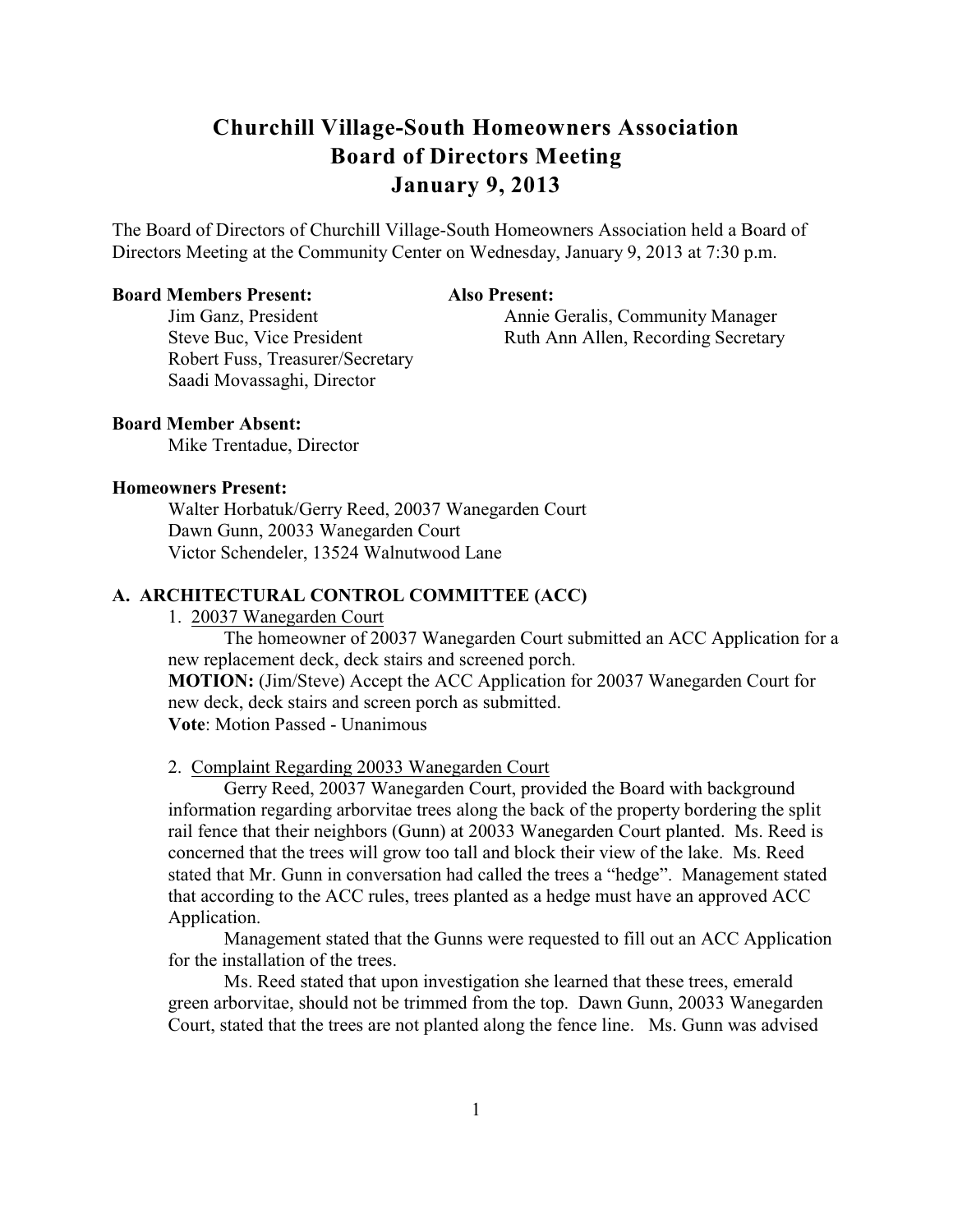> that the trees can be trimmed from the top and will be kept at the height they are now. Ms. Gunn stated that the larger trees in that area were removed and replaced with the smaller trees to define the side yard.

Jim Ganz, Board President, stated that he will recuse himself from any decision on this issue.

The Board will discussed this matter during Closed Meeting and will contact the homeowners on their decision.

3. Alterations to Common Area of Laurel Hill Way

Management stated that correspondence was sent from legal counsel to all homeowners on Laurel Hill Way who had not complied with the earlier request to complete the necessary ACC Application for alterations onto the common area for record purposes only. The correspondence allows for an additional thirty (30) days to complete the requested information.

The ACC meeting concluded at 7:30 p.m.

## **B. CALL TO ORDER**

The January 2013 Board of Directors Meeting was called to order by Jim Ganz at 7:30 p.m.

#### **C. MINUTES**

1. November 14, 2012 Board of Directors Meeting Minutes **MOTION:** (Steve/Jim) Accept the November 14, 2012 Board of Directors Meeting Minutes as amended. **Vote:** Motion Passed - Unanimous

#### **D. HOMEOWNER OPEN FORUM**

1. 13524 Walnutwood Lane

Victor Schendeler, 13524 Walnutwood Lane, mentioned his concerns that the drainage work at 13449 Winterspoon Lane and 13488 Winterspoon Lane has increased the flooding on his property. Mr. Schendeler provided the Board with photos of the flooding in his yard during the recent sleet event. Mr. Schendeler requested that the drainage work on Winterspoon Lane be reversed to stop the flooding onto his property.

Management will have Mr. Schendeler meet with John's Labor Group to discuss options to correct/lessen flooding onto his property.

## **E. MANAGEMENT REPORT**

## 1. Community Center

Management noted that there were three (3) rentals of the Community Center in December, no rentals for January, and two (2) rentals for February.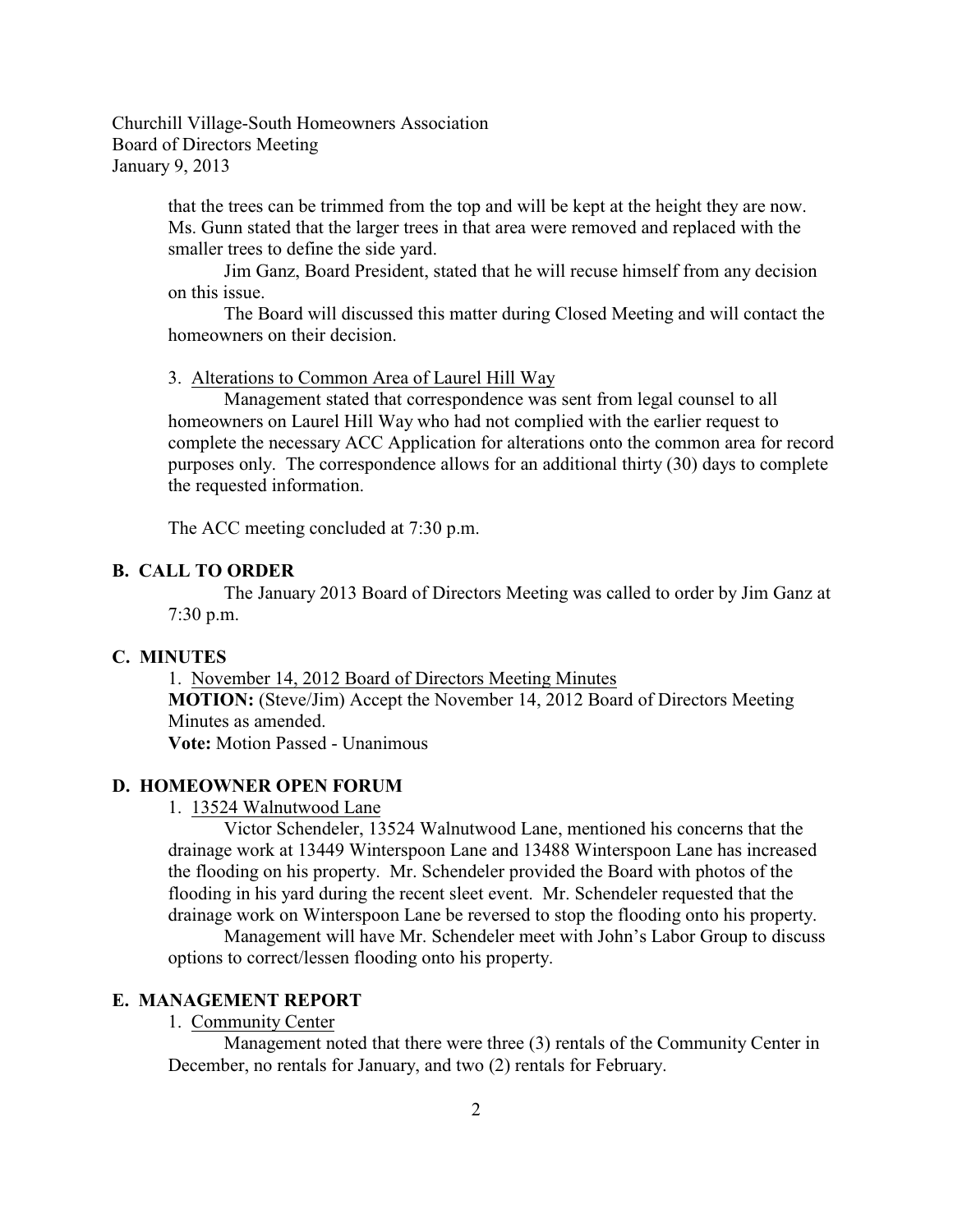> Management stated that the microwave in the Community Center kitchen is not working and notified the Board that a new microwave will be purchased for the kitchen. Management also noted that two (2) burners on the stove are not working. Management reminded the Board that they had previously been provided with a proposal to redo the kitchen and asked if this is an option that the Board still wants to pursue. The Board requested that Management look into purchasing a stove and microwave in black for the Community Center kitchen.

#### 2. Grounds Maintenance

Management reminded the Board that McFall & Berry submitted a landscape proposal for the common area at Willow Cove Manor in November. Management requested that Board members review the proposal to be prepared to discuss it at a future meeting. The Board members stated that they will look at the area and will revisit this proposal at the February Board Meeting.

#### 3. Swimming Pool

Management stated that the matting in the Wanegarden Pool House has been replaced.

Management provided the Board with the pool pass information packet for review. Management noted that the tenant information sheet has been eliminated and that information is now on the application sheet.

Management mentioned that a Babysitter's pass is included in the pool pass application for homeowners who have a nanny, grandparent, or similar caretaker who is otherwise not eligible for a resident pass. The cost of this pass is \$50.00.

Management has requested that Community Pools send a representative to attend the March Board of Directors Meeting to discuss the upcoming 2013 pool season. **MOTION:** (Jim/Robert) Approve the Pool Pass Information Packet as presented for the 2013 pool season.

**Vote:** Motion Passed - Unanimous

#### 4. New County Requirement for Automated External Defibrillators (AEDs)

Management provided information to the Board on the new Montgomery County law that requires all swimming pools in Montgomery County to have an AED on the premises.

#### 5. Tot Lot Replacement on Walnutwood Lane

Management advised the Board that the playground equipment for the tot lot located on Walnutwood Lane has been installed.

## 6. Wood Carpet Proposal for Tot Lots from Playground Specialists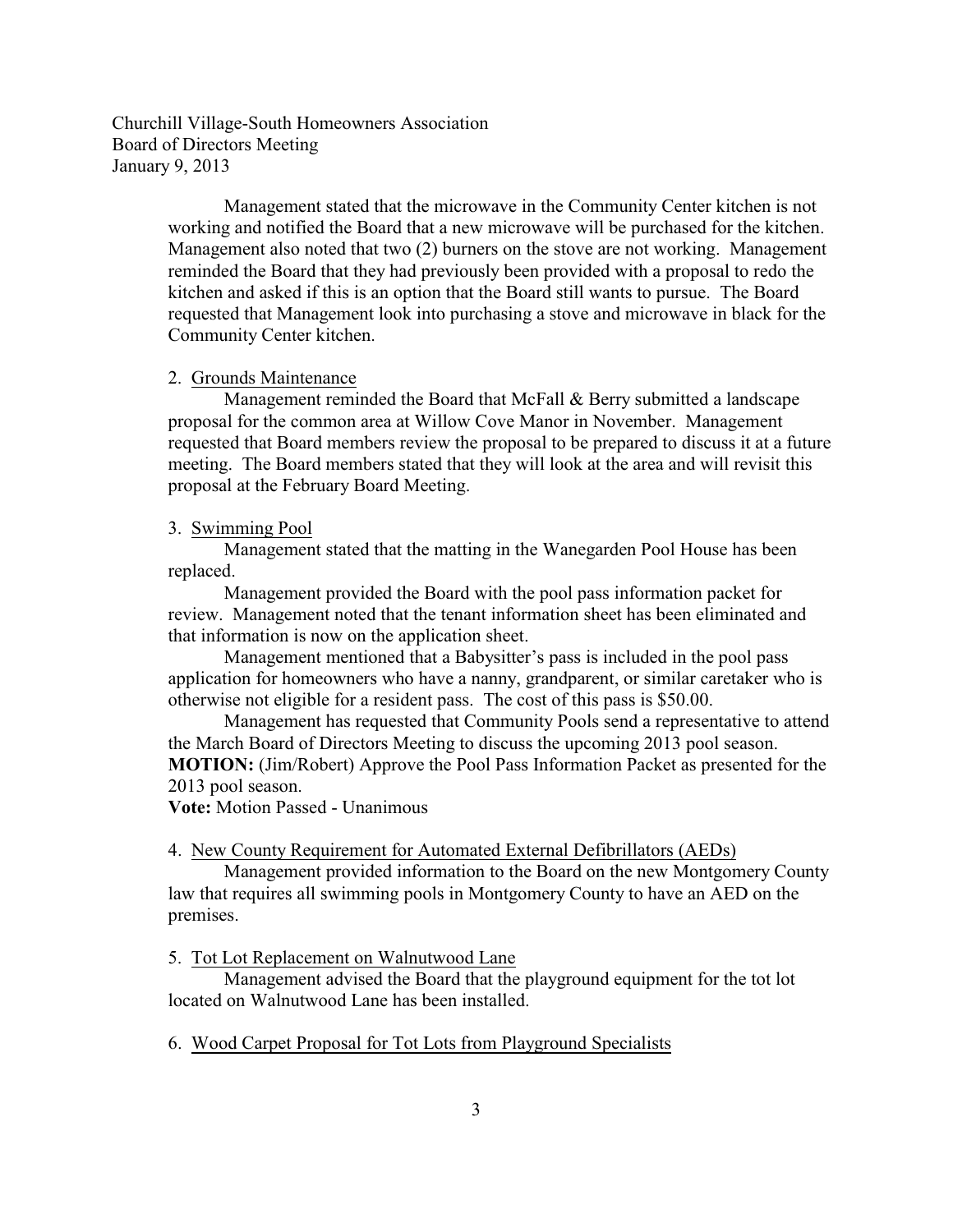> Management provided the Board with a proposal from Playground Specialists for additional woodcarpet to be added to eight (8) playgrounds in CVS to bring them into compliance. The cost of the proposal is \$12,519.00.

The Board requested that Management send the bid for woodcarpet to McFall  $\&$ Berry.

#### 7. Replacement of Tot Lot located on Teakwood Circle

Management stated that while performing the inspection for adequate woodcarpet at the tot lots, it was noted that many of the elements of the playground equipment on Teakwood Circle are no longer in compliance with established safety guidelines. Playground Specialists recommended that this structure be replaced for a cost of \$18,712.94. Playground Specialists will offer a discount until the end of January 2013. **MOTION:** (Robert/Steve) Accept the proposal from Playground Specialists dated November 22, 2012 that expires at the end of January 2013 to replace the tot lot on Teakwood Circle for \$18,712.94 to come from reserves. **Vote**: Motion Passed - Unanimous

#### 8. Renewal Contract from Control Security Services

Management advised the Board that the security service contract provided by Control Security Services (formally Montgomery Security Services) expired at the end of December 2012. Management had not received the new contract as of the January Board Meeting. The Board will discuss whether to continue with the security patrols when the new contract is received.

Management noted that the area of Teakwood Circle has experienced car damage and home break-ins recently. On Thursday, January  $17<sup>th</sup>$ , a community service officer will speak to homeowners of Willow Cove Condominiums concerning what actions can be taken for protection. The Board suggested that Management place an announcement on the website about this meeting.

#### 9. Damage to Community Sign on Wisteria Drive

Management noted that the community sign located on Wisteria Drive sustained a crack through the middle, due to the high winds of the storm on October 29, 2012. Management provided the Board with a proposal from Sterico Signs & Designs to replace the sign at a cost of \$2,650.00. The Association will be responsible for the \$1,000.00 deductible.

**MOTION:** (Robert/Steve) Proceed with the replacement of the community sign on Wisteria Drive and accept the proposal from Sterico Signs for \$2,650.00. The \$1,000.00 deductible to come from reserves.

**Vote:** Motion Passed - Unanimous

It was noted that the cost of installation was not included in the price.